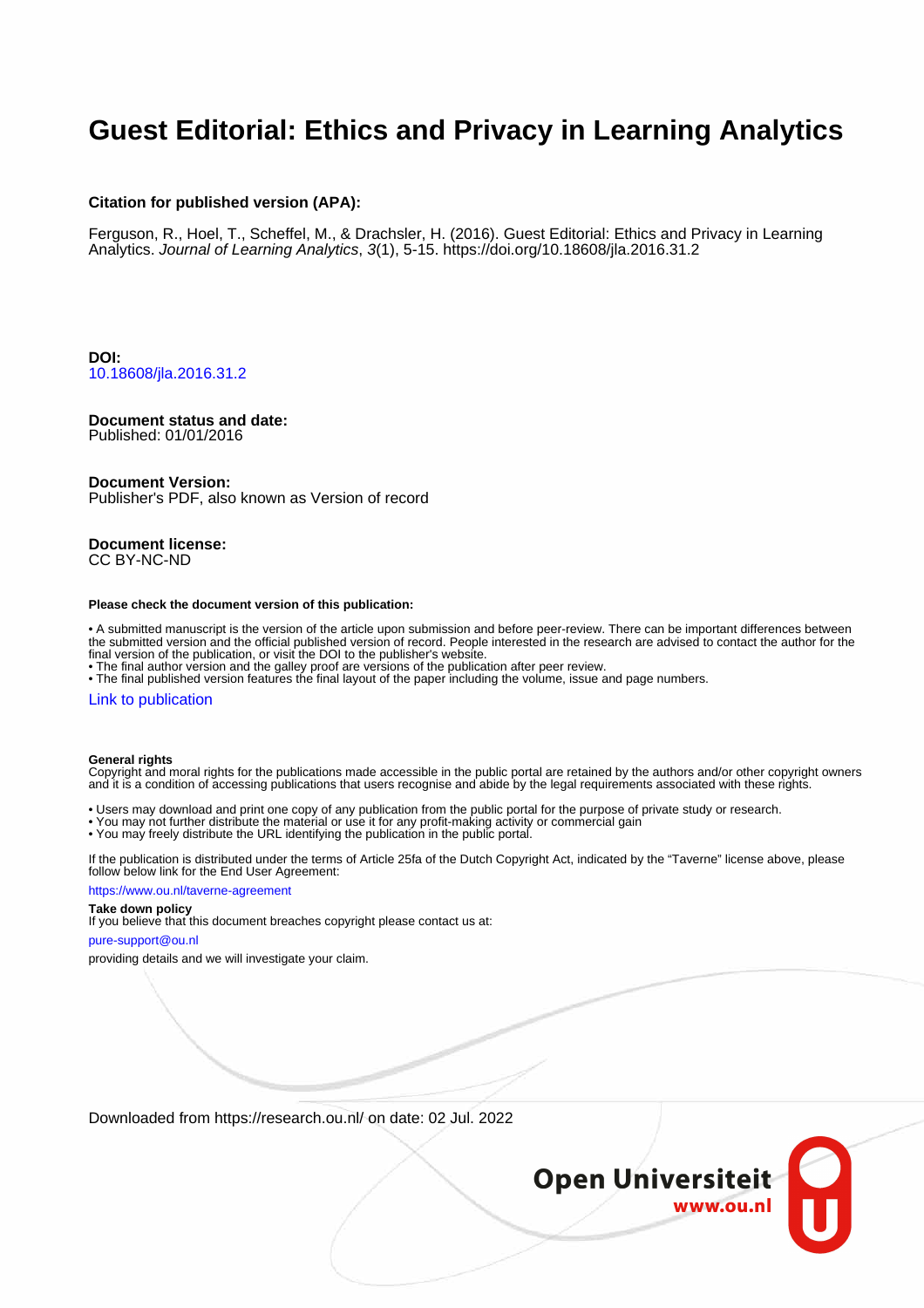(2016). Guest editorial: Ethics and privacy in learning analytics. *Journal of Learning Analytics*, 3 (1), 5–15. http://dx.doi.org/10.18608/jla.2016.31.2

# **Guest Editorial: Ethics and Privacy in Learning Analytics**

### **Rebecca Ferguson**

IET, The Open University, UK Rebecca.Ferguson@open.ac.uk

# **Tore Hoel** Oslo and Akershus University College of Applied Sciences, Norway Tore.Hoel@hioa.no

**Maren Scheffel** Open Universiteit, The Netherlands Maren.Scheffel@ou.nl

# **Hendrik Drachsler**

Open Universiteit, The Netherlands Hendrik.Drachsler@ou.nl

**ABSTRACT:** The European Learning Analytics Community Exchange (LACE) project is responsible for an ongoing series of workshops on ethics and privacy in learning analytics (EP4LA), which have been responsible for driving and transforming activity in these areas. Some of this activity has been brought together with other work in the papers that make up this special issue. These papers cover the creation and development of ethical frameworks, as well as tools and approaches that can be used to address issues of ethics and privacy. This editorial suggests that it is worth taking time to consider the often interwoven issues of ethics, data protection, and privacy separately. The challenges mentioned within the special issue are summarized in a table of 22 challenges used to identify the values that underpin work in this area. Nine ethical goals are suggested as the editors' interpretation of the unstated values that lie behind the challenges raised in this paper.

**Keywords:** Data protection, ethics, LACE, privacy, values

# **1 INTRODUCTION**

In autumn 2013, we outlined our plans for a Learning Analytics Community Exchange (LACE) that would bring together people involved in learning analytics across Europe and beyond. Among other aims, LACE was to integrate communities, inform future research and policy agendas, and accelerate the identification of viable and effective solutions to real problems. One of the problems we identified was the challenge of developing and applying a clear set of ethical and privacy guidelines for learning analytics (Ferguson, 2012; Greller & Drachsler, 2012). This was not straightforward; the ethical and privacy aspects of learning analytics are varied, and they shift as the use of data reveals information that could not be accessed in the past. In order to identify viable solutions to the problem, we set out to encourage explicit discussion of this topic.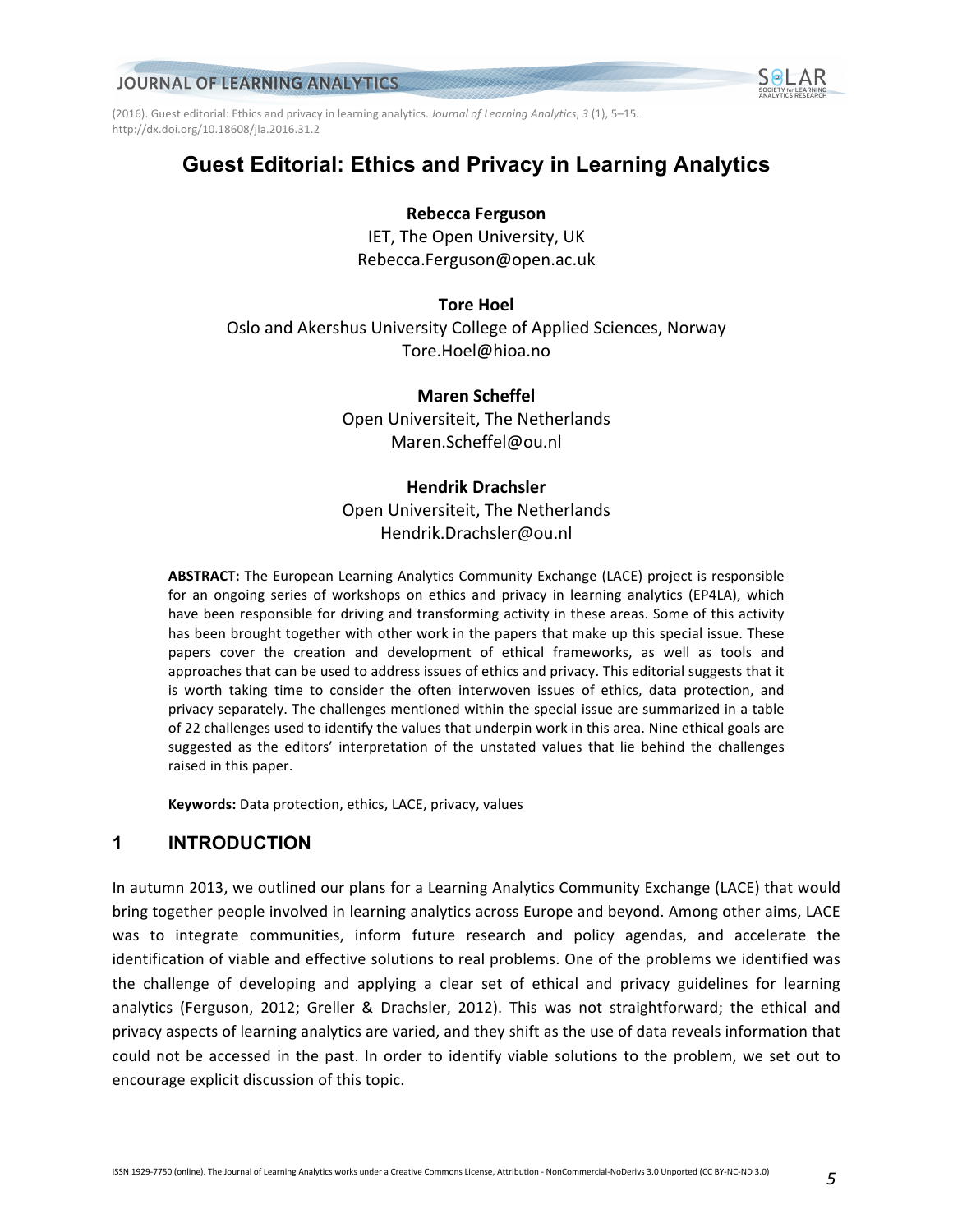

(2016). Guest editorial: Ethics and privacy in learning analytics. *Journal of Learning Analytics*, 3 (1), 5–15. http://dx.doi.org/10.18608/jla.2016.31.2

Since then, the LACE project has organized or co-organized a series of six workshops on ethics and privacy in learning analytics (EP4LA1). These have taken place in Utrecht, The Netherlands (October 2014); Rotterdam, The Netherlands (November 2014); Washington, DC, USA (November 2014); Paris, France (February 2015); London, UK (February 2015); and Poughkeepsie, NY, USA (March 2015). The next workshop in the series will take place in April 2016 at the Learning Analytics and Knowledge conference (LAK '16) in Edinburgh, UK.

These workshops have been responsible for driving and transforming work in this area. As Hoel and Chen note in this issue (2016), in 2014 privacy was only superficially recognized in a few papers at the major annual conference in this area, LAK '14. However, by the time that papers were submitted for LAK '15, which included an EP4LA workshop, there were signs of a new approach that not only identified privacy as a concern but also pointed to privacy solutions at different levels.



**Drachsler & Greller, 2016.**

As early as the first EP4LA workshop in Utrecht in 2014, the LACE project brought together a heterogeneous group of experts including representatives from the Dutch organization SURF and the UK organization Jisc, lawyers from national organizations in the Netherlands, and consultants from big consulting companies. After that, SURF and LACE deeply investigated European laws related to the benefits and limitations of the use of learning analytics in higher education. In 2015 those efforts resulted in a national report on learning analytics and its relation to privacy law in the Netherlands (Engelfriet, Jeunink, & Manderveld, 2015) as well as in the DELICATE checklist that operationalizes key concepts and questions for ethics and privacy in learning analytics (Drachsler & Greller, 2016). The DELICATE checklist helps to investigate the obstacles that could impede the rollout of learning analytics (see figure 1) and the implementation of trusted learning analytics for higher education. The LACE project recently published a review on the state of the art of ethics and privacy as part of its learning analytics review series.<sup>2</sup>

In the same period, Jisc, working closely with stakeholders on an initiative to promote the effective use of learning analytics, identified tackling issues relating to privacy and ethics as a priority. The Code of

 <sup>1</sup> http://www.laceproject.eu/ethics-privacy-learning-analytics/

<sup>2</sup> http://www.laceproject.eu/learning-analytics-review/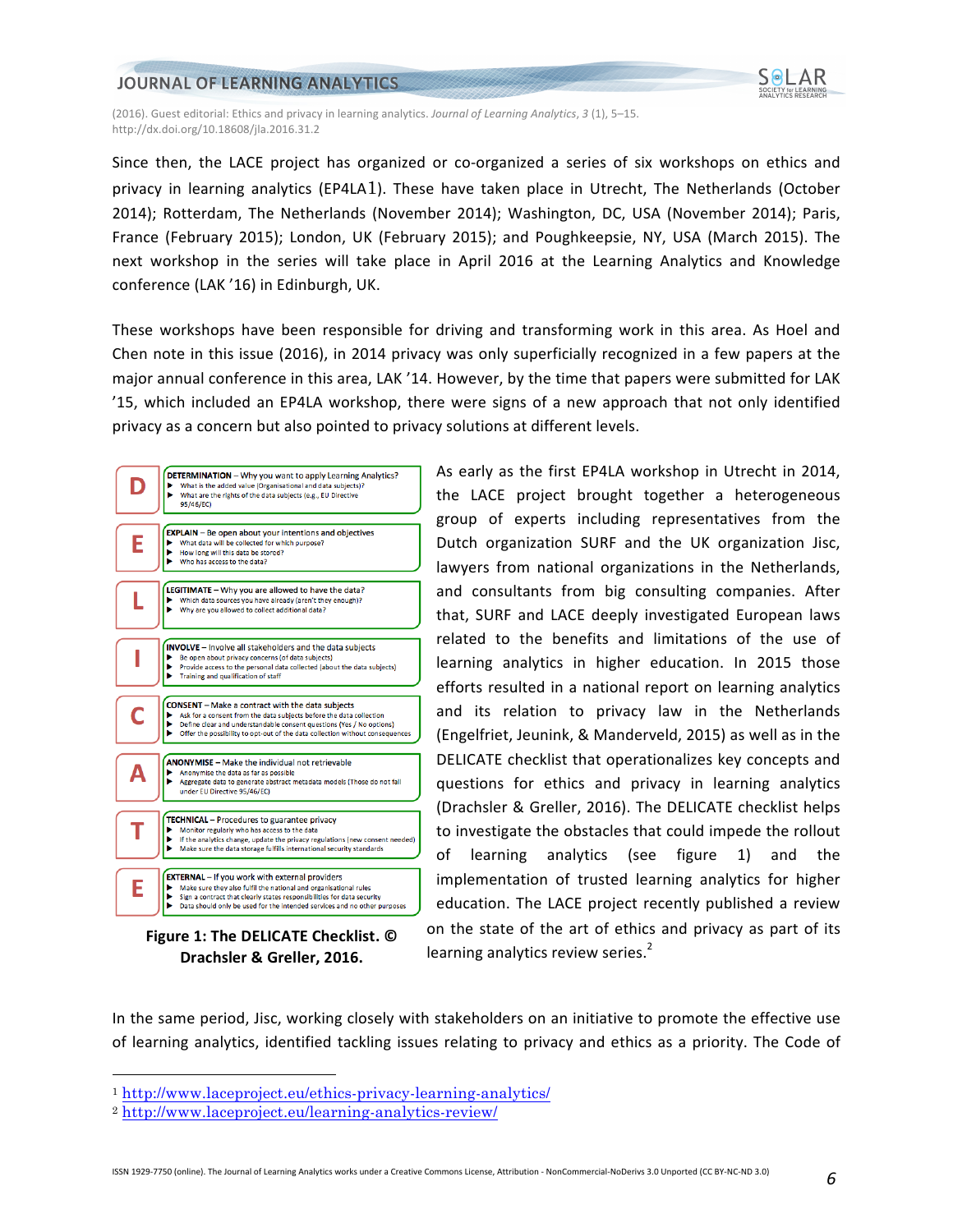

(2016). Guest editorial: Ethics and privacy in learning analytics. *Journal of Learning Analytics*, 3 (1), 5–15. http://dx.doi.org/10.18608/jla.2016.31.2

Practice for Learning Analytics that emerged as a result (Sclater & Bailey, 2015) was informed and shaped by the EP4LA workshops (Sclater, 2016). That development process continues in this special issue, which proposes amendments to the Code of Practice when applied in school settings (Rodríguez-Triana, Martínez-Monés, & Villagrá-Sobrino, 2016). These are currently under consideration by the Code's authors.

Although there is still much to say and much to investigate on the topic of ethics and privacy, the three main outcomes of the EP4LA workshop series (1. SURF Privacy & Analytics, 2. DELICATE checklist, 3. Jisc Code of Conduct) form the cornerstones of an approach that will enable us to solve some of the most pressing challenges for learning analytics. Any educational organization that considers rolling out learning analytics can take advantage of those three practical tools and adapt them for their needs.

In addition to those tools, the papers in this special issue provide a range of responses and deep thinking about sub-topics related to issues of ethics and privacy in learning analytics. They also identify a series of problems and challenges related to ethics, privacy, data protection, data sharing, and data anonymization. These areas are often bundled together because they deal with related issues. However, it is worth taking the time to consider each area separately, because they have different priorities.

### **2 ETHICS**

Although the word "ethics" is used increasingly frequently within the learning analytics literature, there have been few attempts to define the term and to specify what it means in this context. Ferguson (2012) identifies the need for ethical guidelines as one of four major challenges for the field, and implies it relates to ownership and stewardship of data and to informed consent. Drachsler and Greller (2016) clearly differentiate between ethics and privacy:

Ethics is the philosophy of morality that involves systematizing, defending, and recommending concepts of right and wrong conduct. In that sense, ethics is rather different from privacy. In fact, privacy is a living concept made out of continuous personal boundary negotiations with the surrounding ethical environment.

Slade and Prinsloo (2013) consider the area in more detail and identify three broad classes of ethical issues: the location and interpretation of data; informed consent, privacy, and the de-identification of data; and the management, classification, and storage of data. They also show that the ethical issues differ depending on perspective (see also Kay, Kom, & Oppenheim, 2012) and that, beyond the practicalities of consent and data storage, ethical choices in this field relate to much broader issues around power, surveillance, and the purpose of education. They note that

an institution's use of learning analytics is going to be based on its understanding of the scope, role and boundaries of learning analytics and a set of moral beliefs founded on the respective regulatory and legal, cultural, geopolitical and socio-economic contexts. Any set of guidelines concerned with the ethical dilemmas and challenges in learning analytics will necessarily also be based on a set of epistemological assumptions. (Slade & Prinsloo, 2013)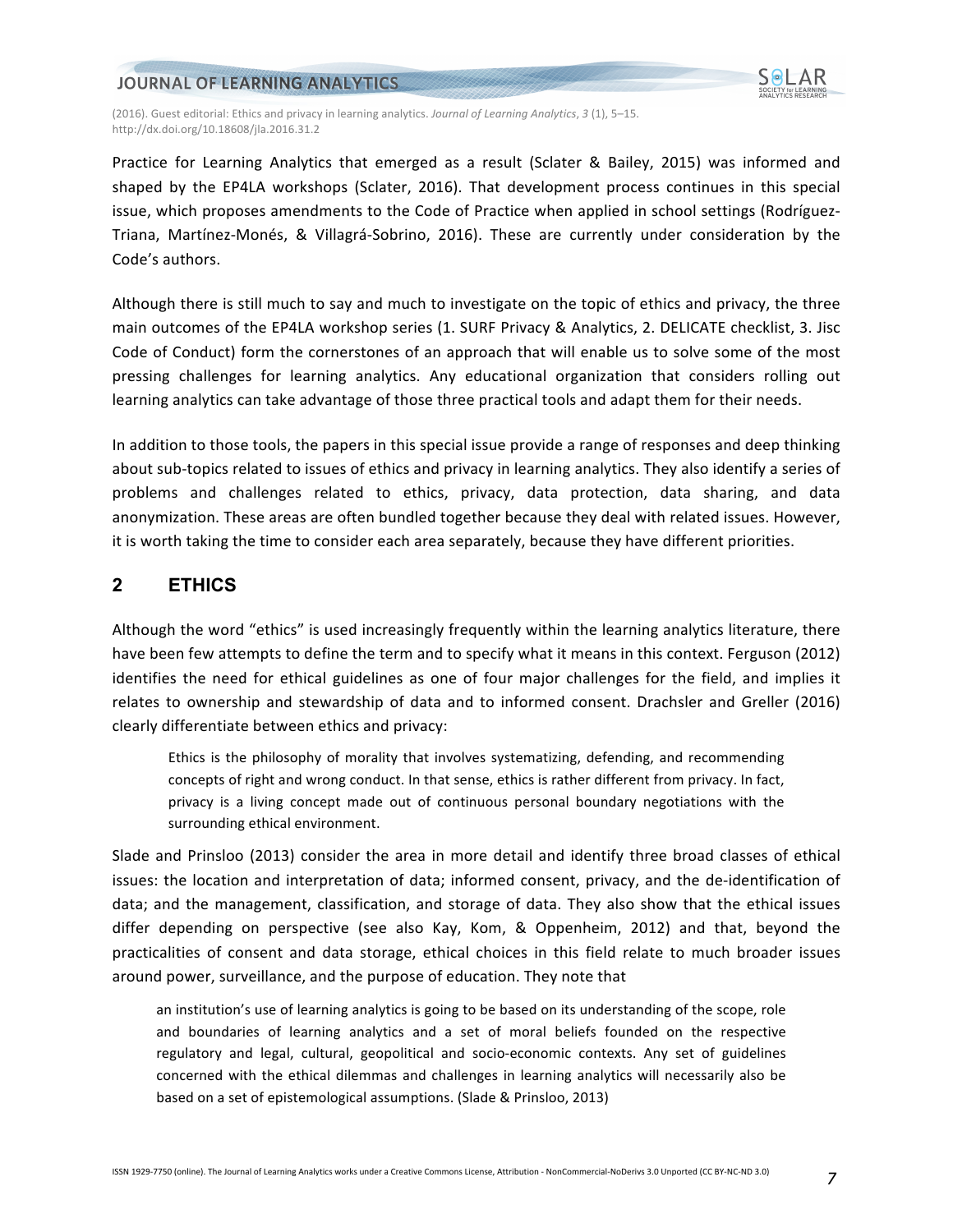

(2016). Guest editorial: Ethics and privacy in learning analytics. *Journal of Learning Analytics*, 3 (1), 5–15. http://dx.doi.org/10.18608/jla.2016.31.2

Although this is clearly the case, it is rare for authors in the field to acknowledge this or to attempt to set out the assumptions that underpin their ethical decisions and prompt their questions about ethics. Campbell in his doctoral work (2007) and later with colleagues (Willis, et al., 2013) provides a framework for making these assumptions explicit. He and his colleagues reference Samuel M. Thompson's The *Nature of Philosophy* when they note that ethics is concerned with two practical problems of human life:

- What is worth seeking  $-$  that is, what ends or goals of life are good?
- What individuals are responsible for  $-$  that is, what duties should they recognize and attempt to fulfill? (Willis, Pistilli, & Campbell, 2013)

In relation to learning analytics, learner success is typically what is judged to be worth seeking  $-$  the ethical goal. How we interpret learner success  $-$  and who we believe to be responsible for that success  $-$  are therefore important. Success could be seen in terms of an individual or a group completing a course, passing a programme of study, meeting personal goals, becoming more employable or gaining the competencies to lead a fulfilling life. It could be seen in terms of an educator gaining qualifications or experience, taking on more students (or perhaps fewer students), or guiding more students successfully towards specific goals. It could also be seen in terms of an institution, a nation, or a group of nations. The "No Child Left Behind" policy in the US, for example, had ethical as well as political implications.

Willis et al. (2013) suggest some philosophical frameworks to help determine what ends or goals are good. They reference Immanuel Kant's categorical imperative ("Act on the maxim that you wish to have become a universal law"), John Stuart Mill's principle of utility ("Seek the greatest happiness for the greatest number"), and John Rawls' veil of ignorance ("Justice emerges when negotiations are without social differentiation"). In practice, the values underpinning ethical practice are rarely set out clearly, justified, or interrogated. The implication is that these values are universal and can go unstated. As, the EP4LA workshops have shown, though, when comparing experiences across Europe and beyond, values are not consistent from country to country, from institution to institution or even from classroom to classroom. It is worth, therefore, considering the values that are implicit within discussion about learning analytics. In the following sections, we examine the learning analytics challenges with the ethical dimensions identified within this special issue (the full list of challenges is set out and numbered in Table 1).

**Challenges 1–6:** For those used to regarding ethics as a restriction on action rather than a call to action, the first challenge — the duty to act (Kay, et al.,  $2012$ ) — may come as a surprise. If what is worth seeking is learner success, and if it is the responsibility of institutions and educators to help learners achieve success, then it follows that data should be used to support that aim whenever possible. This in turn places a responsibility on learners. Learning analytics algorithms are less likely to work effectively if they are fed incomplete, inaccurate, or out-of-date information, so learners need to ensure that their information is both complete and correct. To motivate this additional work, everyone needs to be convinced that learning analytics promote student success and that they do so at least as effectively as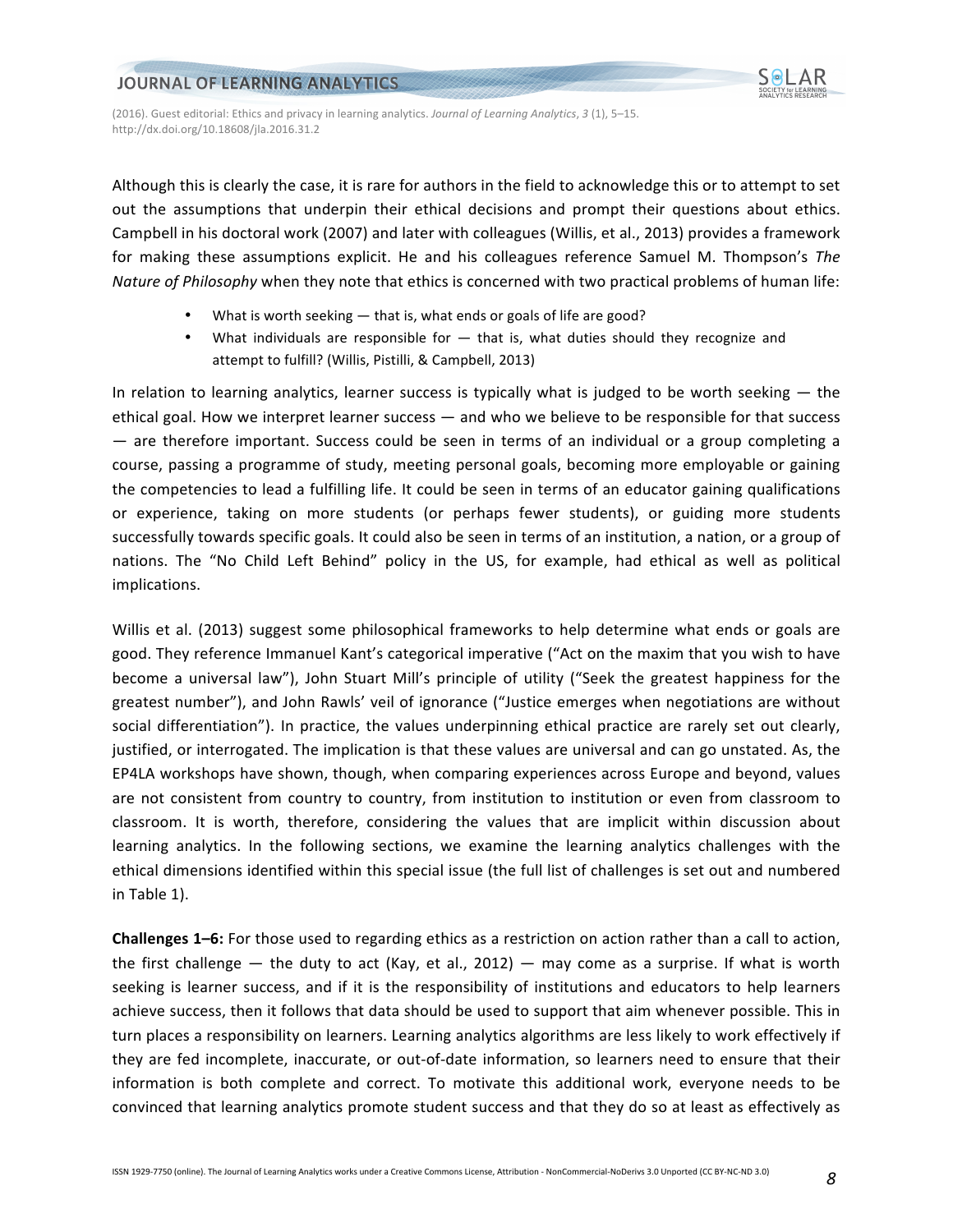

(2016). Guest editorial: Ethics and privacy in learning analytics. *Journal of Learning Analytics*, 3 (1), 5–15. http://dx.doi.org/10.18608/jla.2016.31.2

other approaches requiring similar resources. This requires that the institution meet its responsibilities to ensure that the analytics are both valid and reliable, that they are corrected when necessary, and that they are presented clearly and in ways that support learning.

# **Table 1: Learning Analytics Challenges with Ethical Dimensions** 1. | Use data to benefit learners 2. Provide accurate and timely data  $3.$  Ensure accuracy and validity of analyzed results 4.  $\Box$  Offer opportunities to correct data and analysis 5.  $\vert$  Ensure results are comprehensible to end users 6. Present data/results in a way that supports learning 7. Gain informed consent 8. Safeguard individuals' interests and rights 9.  $\Box$  Provide additional safeguards for vulnerable individuals 10. Publicize mechanisms for complaint and correction of errors 11. Share insights and findings across digital divides 12. Comply with the law 13.  $\mid$  Ensure that data collection, usage, and involvement of third parties are transparent 14. Integrate data from different sources with care 15. Manage and care for data responsibly 16. Consider how, and to whom, data will be accessible 17. Ensure data are held securely 18. Limit time for which data are held before destruction and for which consent is valid 19.  $\vert$  Clarify ownership of data

- 20.  $\vert$  Anonymize and de-identify individuals
- 21. Provide additional safeguards for sensitive data

**Challenge 7:** Informed consent is a practice that originated relatively recently in the medical sciences, partly because the medical model became less paternalistic and more patient centred, and partly because doctors became increasingly aware that they could be open to charges of assault and battery (Murray, 1990). As the medical guidelines set out in the 1947 Nuremberg Code were taken up in other areas, it became more common for social scientists to seek informed consent or, at least, to consult with ethical advisers about whether consent would be needed. The ethical goal that underpins informed consent in these cases is, broadly speaking, to "do no harm."

In the case of learning analytics, though, the ethical basis of informed consent is different because there is no physical danger to learners and no deception involved. Slade and Prinsloo (2013) consider that learning analytics should involve students as collaborators, thus learners should give informed consent and collaborate in providing access to data so that analytics can support their learning. In that case, as with Challenges 1–6, the ethical goal would be learner success.

Another perspective, implied by learner comments (Slade & Prinsloo, 2014) is that informed consent forms part of a process of establishing a trusting relationship between learners and their educational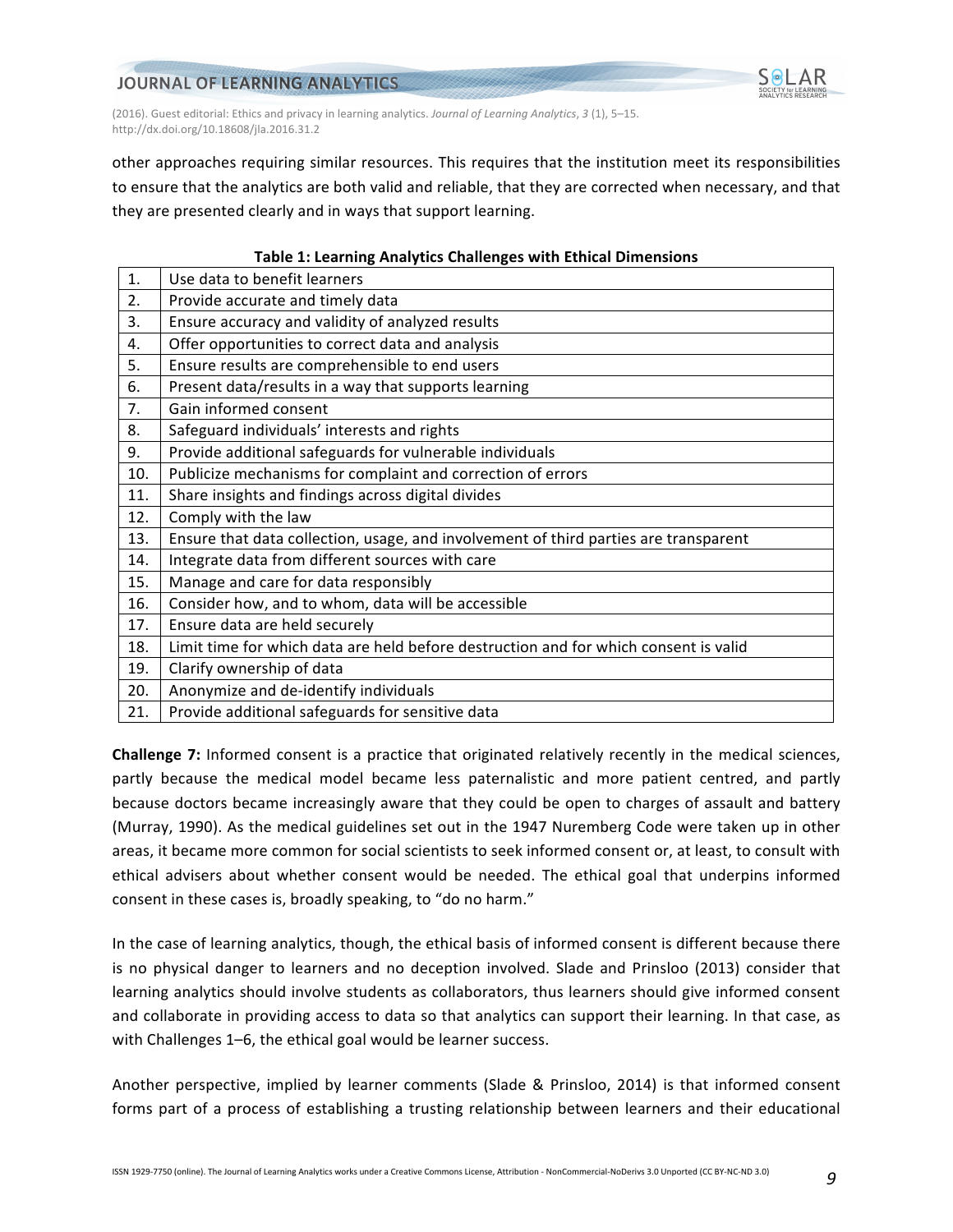

(2016). Guest editorial: Ethics and privacy in learning analytics. *Journal of Learning Analytics*, 3 (1), 5–15. http://dx.doi.org/10.18608/jla.2016.31.2

institutions, so the ethical goal might be that educational institutions can be trusted by learners. Or, if data are considered property or assets, then informed consent has to do with the assignation of property rights, and the ethical goal is a society in which we respect private and group ownership of assets. These different understandings of why we seek to gain informed consent all have implications for *how* we go about that process.

**Challenges 8–10.** These three challenges (safeguard individuals' interests and rights, provide additional safeguards for vulnerable individuals, and publicize mechanisms for complaint and correction of errors) all relate to the ethical goal that we should safeguard those in our care. Educational institutions should protect the rights and interests of their staff and students; educators should safeguard their students. How this safeguarding is carried out depends on context, but it should include some mechanism for complaint and the correction of errors (Rodríguez-Triana, et al., 2016).

**Challenge 11** relates to an ethical goal of a society in which everyone has equal access to education, while **Challenge 12** is associated with a goal of a just society in which laws are fair and equally applied, and citizens abide by those laws.

### **3 DATA PROTECTION**

**Challenges 13–19** relate to data protection, an area often presented as separate from but allied with ethics. Broadly speaking, the ethical issues covered by Challenges 1–12 require a moral response from individuals and institutions. Those covered by Challenges 13–19 require a legal response, which will depend on the relevant area of jurisdiction and regional attitudes towards data security.

From an ethical perspective, the issues here vary, but overlap with those identified above. If the only motivator is compliance with relevant legislation, then these challenges are all aspects of Challenge 12: comply with the law. More broadly, they can be associated with an understanding of data as personal property, or as jointly owned property, in which case the ethical goal might be to respect the property rights of others, or to take good care of the property with which we are entrusted. This could be a safeguarding issue, with institutions working to protect the rights and interests of their staff and students. Or it could be another part of establishing a trusting relationship, with the ethical goal that educational institutions can be trusted by learners. Once again, if we know why we are protecting data, then we will have a better idea of *ho*w to go about doing this.

### **4 PRIVACY**

The final set of challenges, **Challenges 20–21**, are associated with another area usually spoken of as allied with, but in some way separate from both ethics and data protection. As with ethics, there have been few attempts to define privacy in the learning analytics literature. Pardo and Siemens (2014) regard it as "the regulation of how personal digital information is being observed by the self or distributed to other observers" and as something that is handed over in a transaction. This does not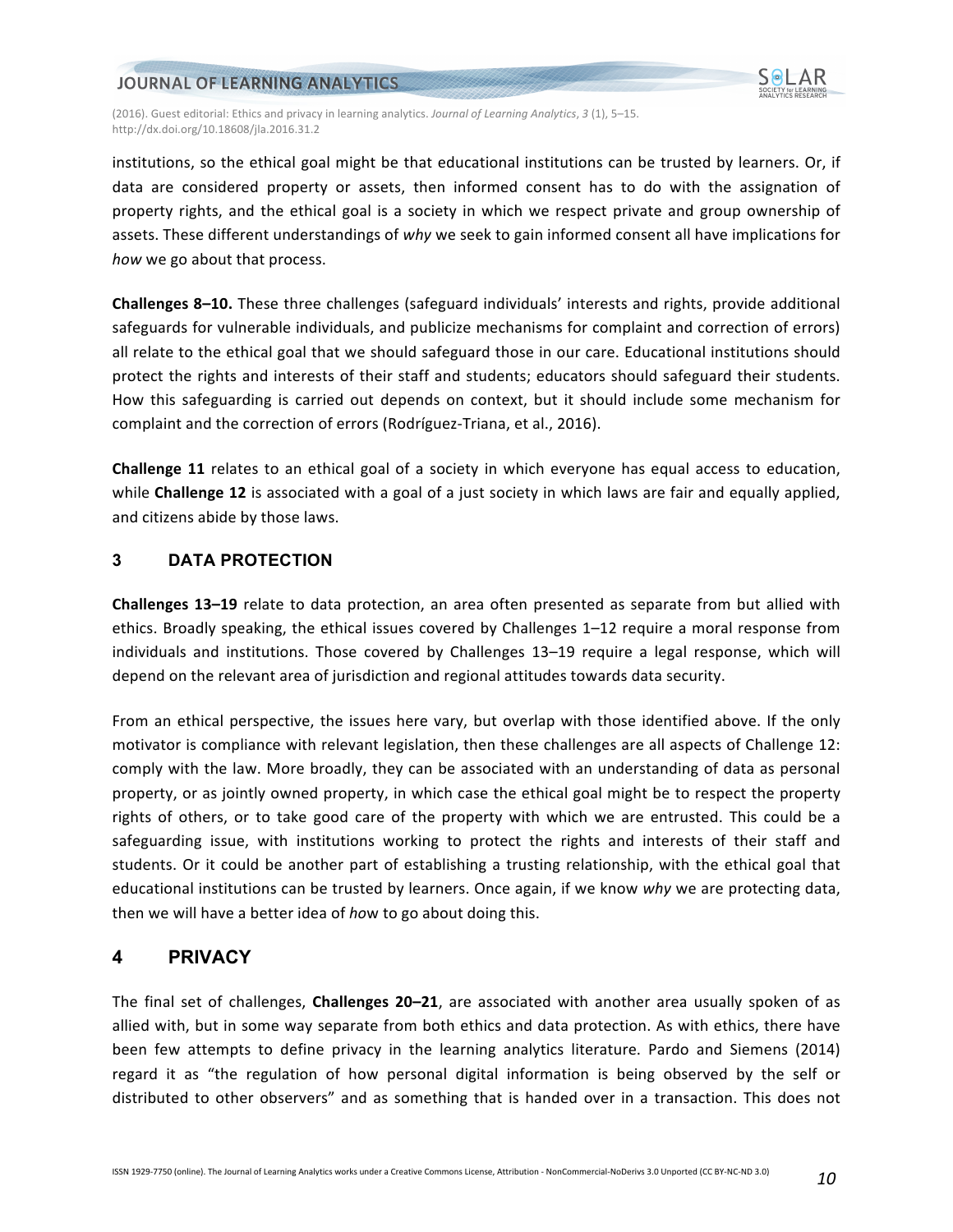

(2016). Guest editorial: Ethics and privacy in learning analytics. *Journal of Learning Analytics*, 3 (1), 5–15. http://dx.doi.org/10.18608/jla.2016.31.2

make it clear in what way these data differ from other data and why they should be accorded special treatment. Hoel and Chen (2016) note the need to unpack privacy as a socio-cultural concept and observe that the boundaries around personal and private data are social agreements that depend on who the owner is and in what social settings the data are created and shared.

Privacy can be understood as a freedom from unauthorized intrusion: the ability of an individual or a group to seclude themselves or the information about them, and thus to express themselves selectively. Technological advances have made it almost impossible for individuals or groups to enjoy the same levels of privacy that were routine only decades ago when privacy was not an ethical issue but a default. Learning analytics make it possible to combine data sets to generate insights that would never have been possible in the past, often making use of data that the learner was not aware were being collected or analyzed. Mobile data make it possible to collect details about the learner's environment — ambient light, temperature, and air pressure  $-$  and set them alongside personal data such as blood pressure, heart beat, and perspiration (Hoel & Chen, 2016).

As a result, it would be possible for learning analytics to keep learners under perpetual surveillance and to reveal things about them to others that they are not aware of themselves. A recent LACE report on the future of learning analytics (Griffiths, Brasher, Clow, Ferguson, & Yuan, 2016) revealed deep unease about the monitoring that could be associated with learning analytics. One expert commented that it suggested "a Big Brother scenario, with deep intrusion into the privacy and integrity of students."

Considered from the perspective of data protection, data are treated as property. From the perspective of privacy, data are much more personal, almost a part of the self and certainly very bound up with the sense of self. If we reveal these data, we reveal ourselves. If we care for and protect these data, we are to some extent caring for and protecting ourselves, particularly if we do so in response to potential threats. These potential threats appear more real and immediate in some parts of the world. Anecdotally, the EP4LA workshops suggest that those European countries under Nazi control during World War II are more acutely aware of the potential for the misuse of personal data and are therefore much more protective of that data.

One ethical goal of privacy may therefore be stated as personal safety or, more broadly, as a society in which individuals and groups can live free from threat. Another goal is the integrity of the self  $-$  a society in which we have control over how we are seen and in which we are able to maintain a separation between our private selves and our public personas.

# **5 ETHICAL GOALS**

Considered together, the ethical challenges of learning analytics suggest nine ethical goals:

- 1. Student success
- 2. Trustworthy educational institutions
- 3. Respect for private and group assets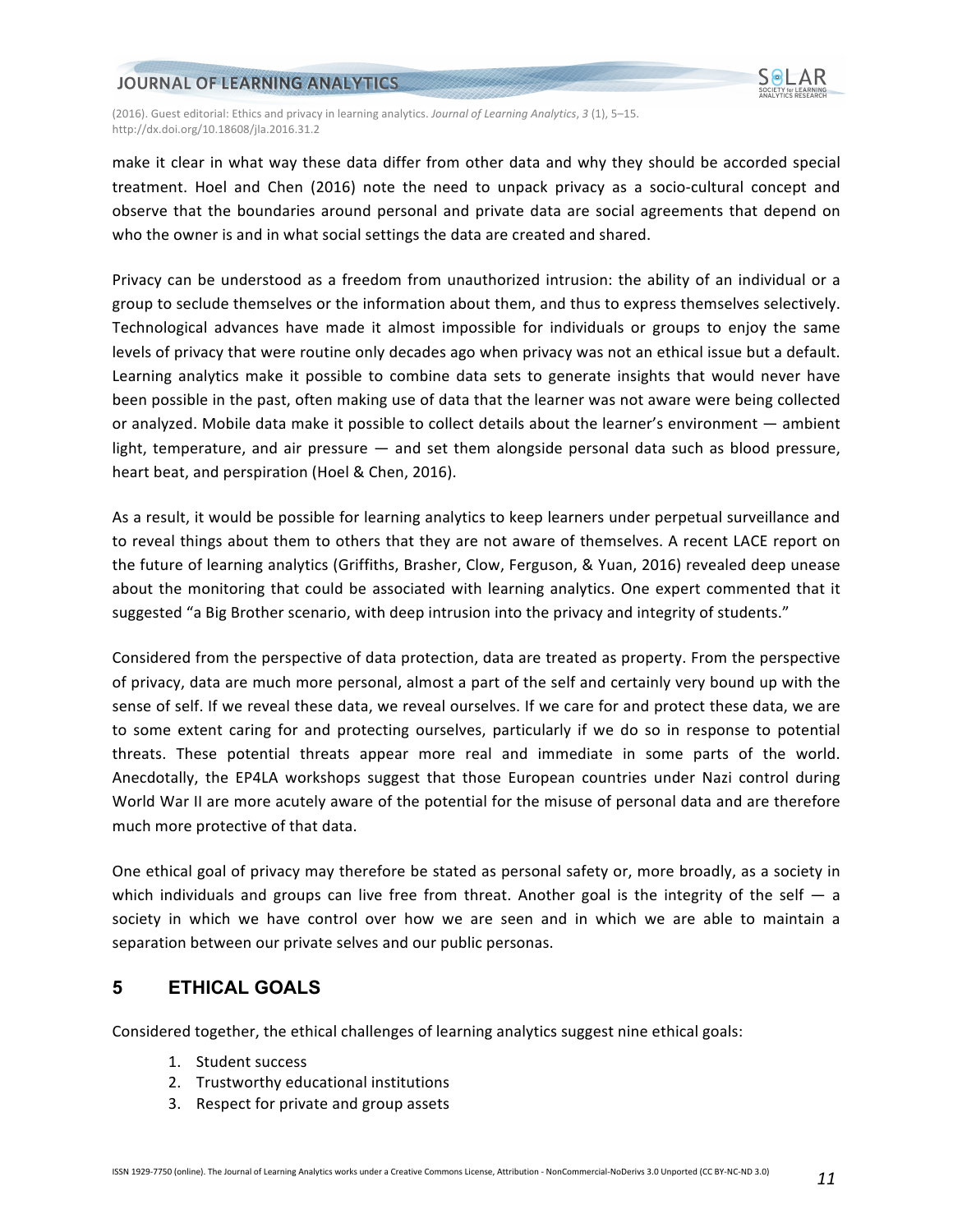

- 4. Respect for property rights
- 5. Educators and educational institutions that safeguard those in their care
- 6. Equal access to education
- 7. Laws that are fair, equally applied, and observed
- 8. Freedom from threat
- 9. Integrity of self

These goals are our interpretation of the unstated values that lie behind the challenges raised in this paper. This may be seen as an optimistic or a biased interpretation. In many cases, the motivator behind apparently ethical behaviour is not a greater good but is instead a fear of the law, a need to fit in, a desire for profit, or a love of personal success. We view these goals from the affluent West, where ethical decisions are not necessarily directly related to a God-given moral code, and where property rights are intertwined with society's political and economic structure.

This list is clearly not a universal set of human values so obvious that they can go unstated. Each of the goals is open to interpretation and its importance will be understood differently depending on context. The importance of the list is that it offers members of the learning analytics community an opportunity to reflect on the values and principles that underpin our ethical behaviour. If we reach an understanding of what is important about ethics, data protection, and privacy then we can decide how best to work towards them.

# **6 SPECIAL ISSUE PAPERS**

The papers in this special issue set out ways in which the community is already working on these areas. In the first paper, Sclater describes the co-design process involved in Developing a Code of Practice for Learning Analytics. The process included five stages: 1) an extensive literature review; 2) formation of an advisory group; 3) development and validation of a taxonomy of issues; 4) drafting and validation of the code; and 5) population of an accompanying website with guidance and case studies. Development work included both consultation and workshop discussion, and the resulting Code of Practice produced by Jisc is intended as a checklist of issues that can be considered and customized by different institutions. It can therefore be used to spark further consideration of the ethics and values associated with learning analytics.

In paper two, Rodríguez-Triana, Martínez-Monés, and Villagrá-Sobrino show this process of development and consideration in action. In Learning Analytics in Small-Scale Teacher-Led Innovations: Ethical and Data Privacy Issues, they note that current ethical frameworks are institutionally oriented and focus on higher education. In a school setting, teachers are likely to be the main actors in the application of learning analytics processes. Because of their work in different contexts, the authors make recommendations for amending the Jisc Code of Practice in terms of consent, transparency, access, responsibility, privacy, validity, stewardship, and avoiding negative impact.

In the third paper, Steiner, Kickmeier-Rust, and Albert deal with a different context  $-$  a European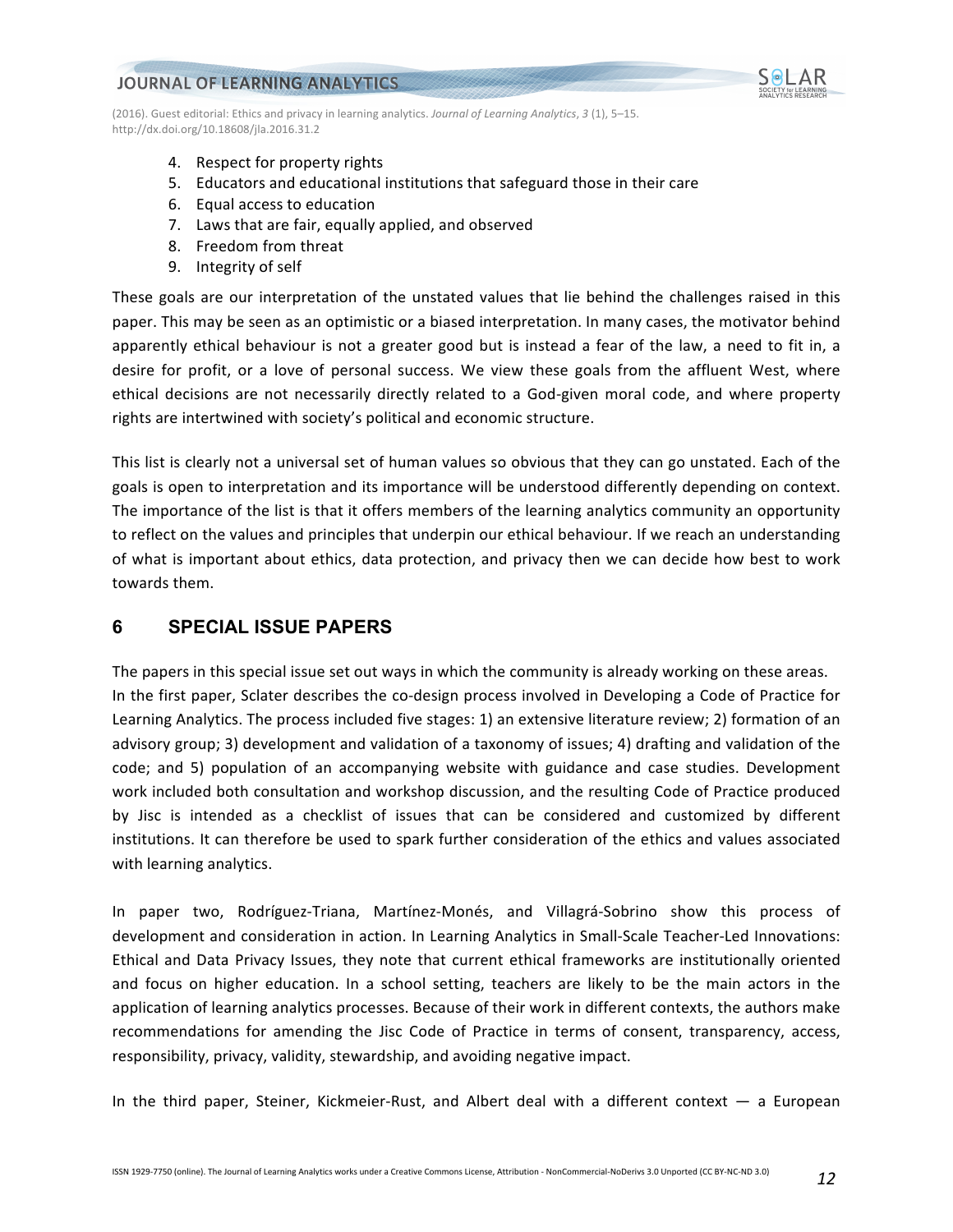

(2016). Guest editorial: Ethics and privacy in learning analytics. *Journal of Learning Analytics*, 3 (1), 5–15. http://dx.doi.org/10.18608/jla.2016.31.2

project covering several countries and diverse settings. In LEA in Private: A Privacy and Data Protection Framework for a Learning Analytics Toolbox, they describe how they moved beyond philosophical ideals, applying these as ethical principles that fed into the design and development of the project's technologies. This involved drawing up a set of requirements that represented an accountable approach to the ethical and data protection issues associated with the project.

In the fourth paper, Cormack focuses specifically on A Data Protection Framework for Learning Analytics. Some aspects of data protection are necessarily contextual, as legislation varies from country to country. This paper is written from a European perspective. More broadly, Cormack reflects on the assumptions that underlie our treatment of data protection, particularly regarding informed consent. He suggests a distinction between the analysis that reveals significant patterns in the data, which requires safeguards for individuals, and the application of those patterns, which requires informed consent or perhaps even a contractual agreement.

While frameworks and codes of practice are important to the field, we also require tools and approaches that will enable us to put them into practice. In the fifth paper, Berg, Mol, Kismihók, and Sclater tackle The Role of a Reference Synthetic Data Generator within the Field of Learning Analytics. Synthetic data are simulated data that can be used when developing analytics in order to avoid accidental disclosure of reconstructed information. They have uses in such areas as security testing, interoperability testing, benchmarking, and staff training. Synthetic data can be used to protect privacy and to support data protection. More broadly, they help to establish the reliability and validity of the analytics used to support student success.

In the sixth paper, Khalil and Ebner consider the problem of De-Identification in Learning Analytics. One way of protecting privacy is to anonymize data. However, if learning analytics data are entirely detached from the person who generated them, they lose their value since the results cannot be returned to the individual. In addition, educational institutions need to know who has enrolled in a course, who has passed an exam, et cetera — and they may be required to report certain data to the government. Deidentification helps to protect personal, or private, data while still making them accessible. This paper proposes a conceptual approach that combines anonymization strategies with learning analytics techniques.

In the seventh paper, Hoel and Chen consider Privacy-Driven Design of Learning Analytics Applications: Exploring the Design Space of Solutions for Data Sharing and Interoperability. Their analysis of over 200 questions generated by the LACE project found that discussion on data sharing and big data for education is still at an early stage. Conceptual issues dominate and there is still a long way to go before we are able to solve issues of technical development and implementation. They propose a Learning Analytics Design Space model to support the required solicitation and design for new learning analytics solutions and to deal with issues related to privacy, control of data, and trust.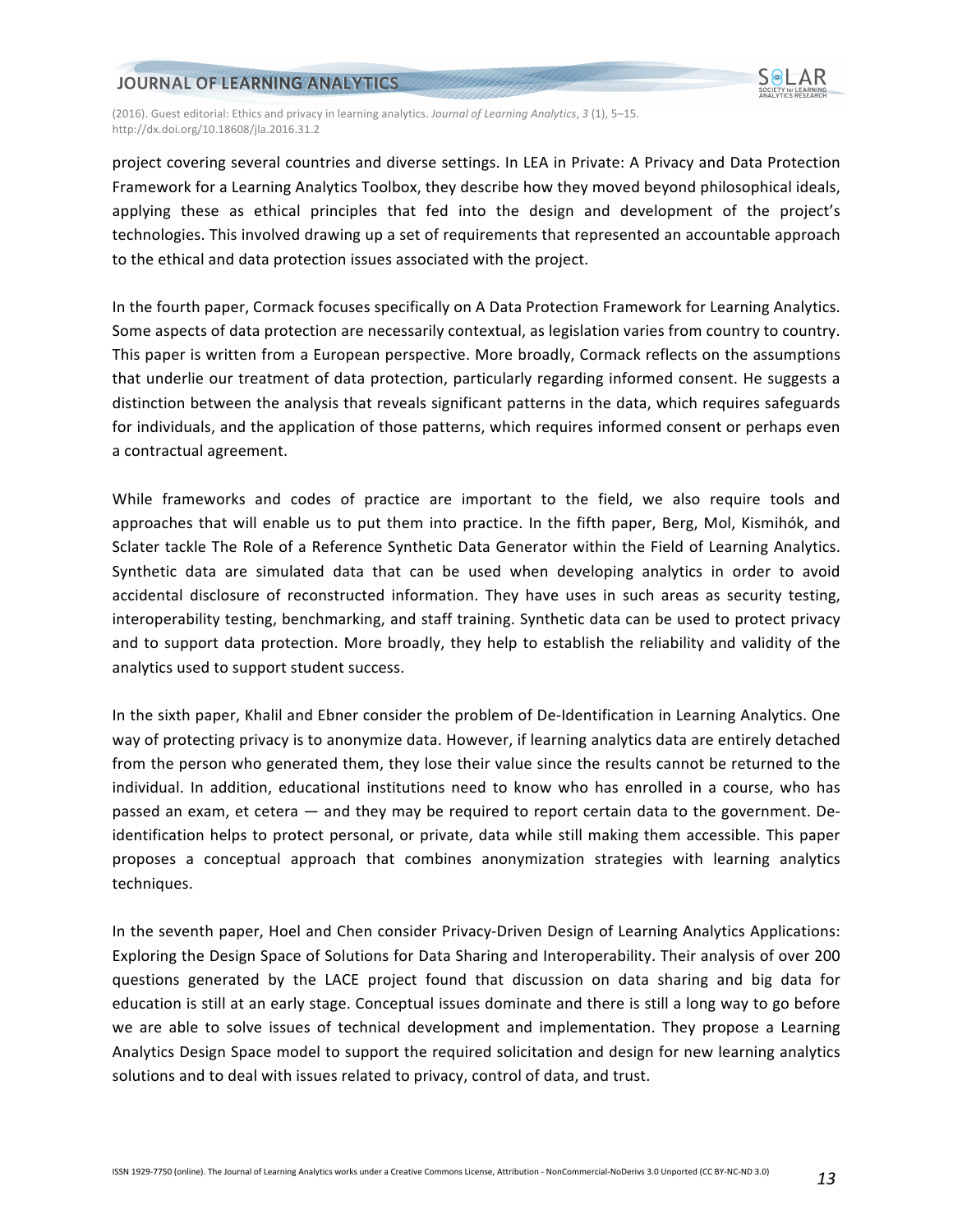

(2016). Guest editorial: Ethics and privacy in learning analytics. *Journal of Learning Analytics*, 3 (1), 5–15. http://dx.doi.org/10.18608/jla.2016.31.2

In the final paper of this special issue, Prinsloo and Slade move away from frameworks and technical approaches to explore Student Vulnerability, Agency, and Learning Analytics. They suggest that it is impossible for individuals to comprehend, at the time of opting in or out, the scope of data that might be collected, analyzed, re-identified, and aggregated in future — or whether this matters. In the face of this vulnerability, they argue that the overriding responsibility is to restore autonomy to the individual, providing the information needed to make informed and supported choices.

# **7 CONCLUSION**

Work in the area of ethics, data protection, and privacy is proceeding quickly, and we already have frameworks in place that can guide future work. Developing ethical practice is bound up with defining our vision for the future and our aims for what learning analytics could achieve. It is therefore a matter for the entire community, and we hope that this special issue, like the EP4LA workshops, stimulate discussion and action in this area.

### **8 ACKNOWLEDGEMENTS**

The European Commission Seventh Framework Programme funds the Learning Analytics Exchange (LACE) project (www.laceproject.eu): grant number 619424.

# **REFERENCES**

- Berg, A. M., Mol, S. T., Kismihók, G., & Sclater, N. (2016). The role of a reference synthetic data generator within the field of learning analytics. *Journal of Learning Analytics*, 3(1), 107–128. http://dx.doi.org/10.18608/jla.2016.31.7
- Cormack, A. (2016). A data protection framework for learning analytics. *Journal of Learning Analytics*, *3*(1), 91—106. http://dx.doi.org/10.18608/jla.2016.31.6
- Campbell, J. P. (2007). *Utilizing student data within the course management system to determine undergraduate student academic success: An exploratory study*. (Doctoral dissertation, Purdue University). Retrieved from http://docs.lib.purdue.edu/dissertations/AAI3287222/
- Drachsler, H., & Greller, W. (2016). Privacy and analytics it's a DELICATE issue: A checklist to establish trusted learning analytics. *Proceedings of the 6<sup>th</sup> International Conference on Learning Analytics and Knowledge*, 89-96. http://dx.doi.org/10.1145/2883851.2883893
- Engelfriet, E., Jeunink, E., & Manderveld, J. (2015). *Handreiking learning analytics onder de wet bescherming persoonsgegevens. SURF report*. Retrieved from https://www.surf.nl/kennisbank/2015/learning-analytics-onder-de-wet-beschermingpersoonsgegevens.html
- Ferguson, R. (2012). Learning analytics: Drivers, developments and challenges. International Journal of *Technology Enhanced Learning (IJTEL)*, *4*(5/6), 304–317. http://dx.doi.org/10.1504/IJTEL.2012.051816
- Griffiths, D., Brasher, A., Clow, D., Ferguson, R., & Yuan, L. (2016). *Visions of the future: Horizon report.* Retrieved from the LACE website http://www.laceproject.eu/d3-2-visions-of-the-future-2/
- Greller, W., & Drachsler, H. (2012). Translating learning into numbers: A generic framework for learning analytics. *Educational Technology & Society*, 15(3), 42–57. Retrieved from